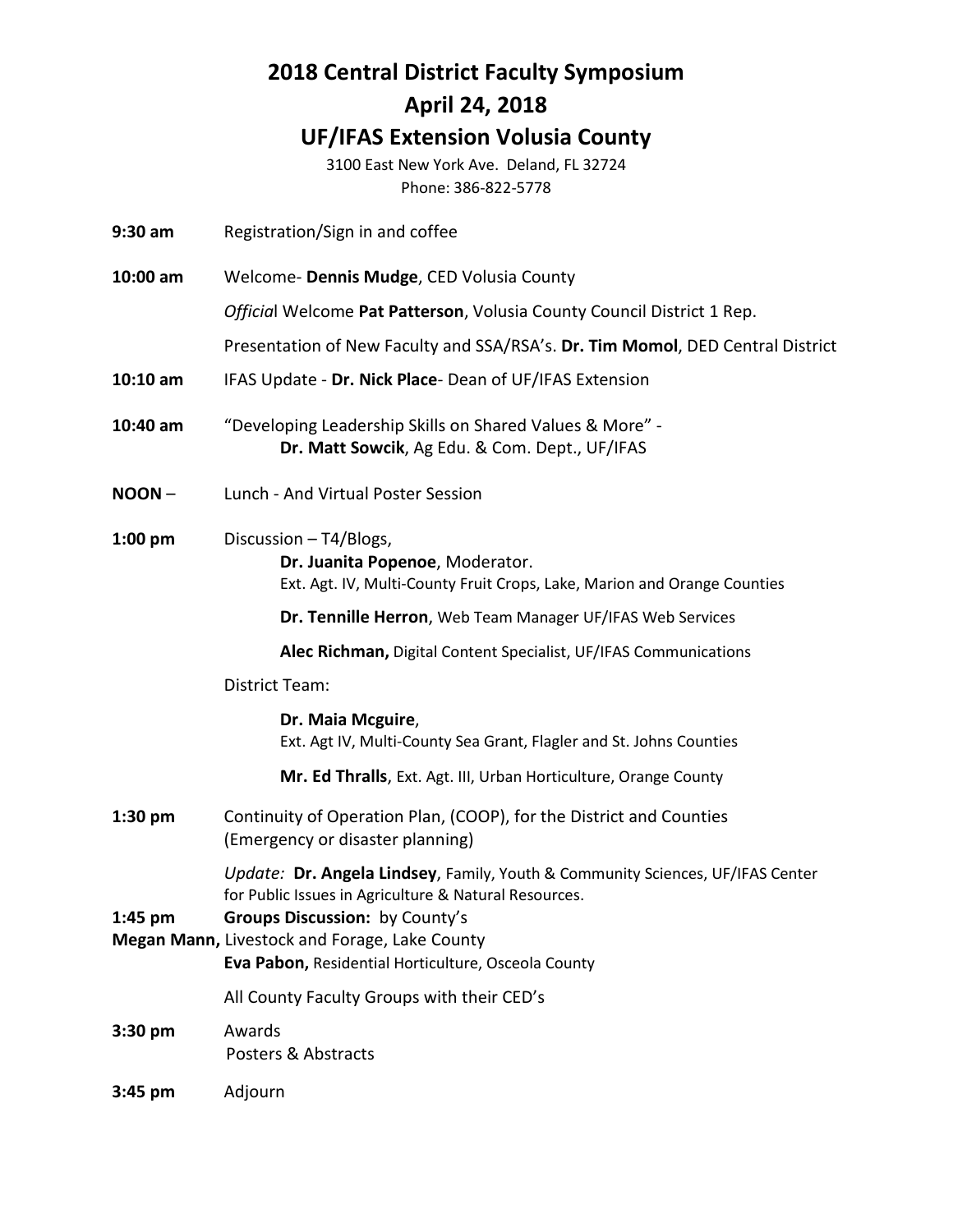Organizing Committee members: Dennis Mudge, Joe Sewards, Karen Stauderman, Laura Cash, Lisa Hamilton, Patrick Zayas and Sharon Gamble, and Nikki Wilson

Virtual Poster Session: Below is the link to the Abstracts and Posters submitted for the 2018 Central District Symposium. Please visit the site, enjoy and leave constructive comments to assist your fellow colleagues.

Go to:<http://blogs.ifas.ufl.edu/extension/>(will be available a few days before April 24 and comment area will stay on for two months for Q&A)

Click on "Blogging Directory" at the top of the site page, then scroll to the bottom of the directory and click on **"UF/IFAS Extension"**. This will take you to the most recent Blogs posted.

This year there were **26** Abstracts and Posters submitted. They should populate on the first three pages. You can search for them by many different tags: 2018, the county name, the author's name etc…..

#### **Abstracts:**

The categories are:

#### *4-H & Youth (7) Category: 4-H & Youth*

#### **4-H MARKET ANIMAL SKILL-A-THON**

B. Justesen UF/IFAS Extension Osceola County, Kissimmee, FL and J. Sprain UF/IFAS Extension Osceola County, Kissimmee, FL

#### **FITTING 4-H INTO YOUR BUSY SCHEDULE**

Julia S. Kelly, UF/IFAS Extension-St. Johns County, St. Augustine, FL

**MENTORING: CHANGING THE LIVES OF YOUTH IN OSCEOLA COUNTY**

J. Sprain, UF/IFAS Extension, Osceola County, Kissimmee, FL.

#### **MISSION NUTRITION: INTRODUCING HEALTHY LIVING PROGRAMS TO YOUTH CENTERS**

Kalan Taylor, UF/IFAS Extension Sumter County; Bushnell, FL

#### **DISTRICT VIII CITRUS TREE PROJECT – HOW SWEET IT IS!**

L. Cash, UF/IFAS Extension Volusia County, DeLand, FL and C. Woodard, UF/IFAS Extension Seminole County, Sanford, FL.

#### **FARM TO TABLE, BARNYARD AND ZOO, AGRISCIENCE SAMPLER CAMP IS FOR YOU!**

M.Carden, UF/IFAS Extension, Marion County, Ocala FL.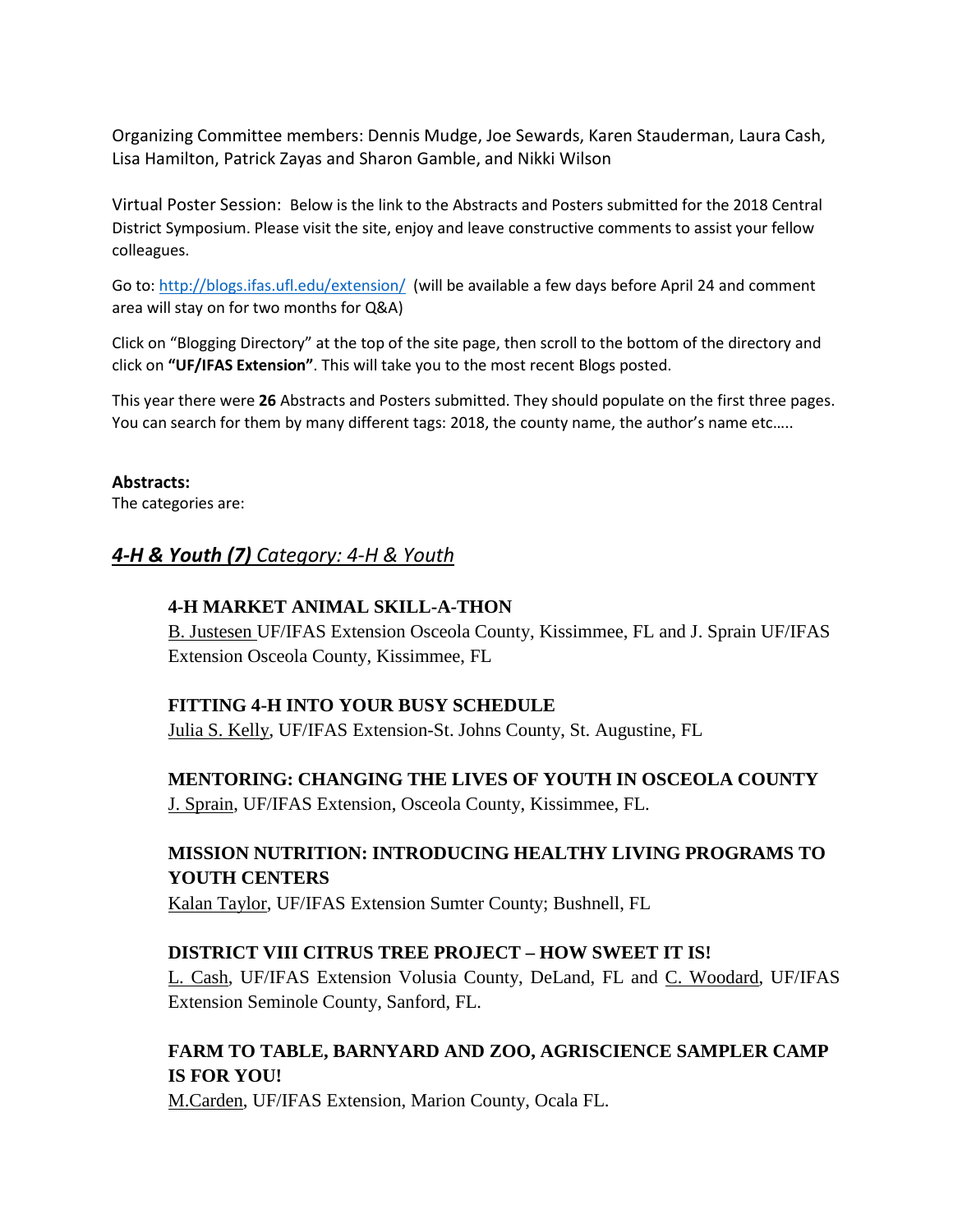#### **MAKING MOOLA: A 4-H FAIR BOOTCAMP**

Dallas Daniels, Megan Mann, and Mia Wilchcombe, UF/ IFAS Extension Lake County, Tavares, FL

## *Agriculture (6) Category: Agriculture*

## **THE TREATMENT WINDOW APPROACH FOR MANAGING DIAMONDBACK MOTH (LEPIDOPTERA: PLUTELLIDAE) IN BRASSICA CROPS IN FLORIDA**

B.C. Wells, DPM, UF/IFAS Extension St. Johns County, St. Augustine, FL, H.A. Smith, PhD, UF/IFAS GREC, Wimauma, FL, G.K. England, UF/IFAS HAEC, Hastings, FL, and S.D. Chambers, UF/IFAS Hastings Agricultural Extension Center, Hastings, FL.

#### **LARGE ANIMAL HANDLING TRAINING FOR FIRST RESPONDERS,**

J. Yarborough, UF/IFAS Extension, Seminole County, Sanford, FL, C. Woodard, UF/IFAS Extension, Seminole County, Sanford, FL and B. Hughes, UF/IFAS Extension, Seminole County, Sanford, FL

#### **DRIVING CHANGE: 2018 CENTRAL FLORIDA FOOD SYSTEM TOUR**

H. Wooten, UF/IFAS Extension Seminole County, Sanford, FL and L. Felter, UF/IFAS Extension, Regional Specialized Agent, Apopka, FL

## **PROTECTING THE FUTURE OF AGRICULTURE THROUGH CONSERVATION EASEMENTS.**

Sullivan, J.<sup>1</sup>, Boughton, R.<sup>2</sup>, Demers, C.<sup>3</sup>, Pienaar, E. F.<sup>4</sup>

<sup>1</sup> Agriculture Agent, University of Florida IFAS Extension-Osceola County, Kissimmee, FL 34744

<sup>2</sup> Assistant Professor, University of Florida IFAS Range Cattle Research and Education Center, Ona, FL, 33865

<sup>3</sup> Forest Stewardship Coordinator, University of Florida IFAS School of Forest Resources and Conservation, Gainesville, FL, 32611

<sup>4</sup> Assistant Professor, University of Florida IFAS Department of Wildlife Ecology and Conservation, Gainesville, FL, 32611

**FROM FARM TO MARKET – GROWING FOR HEALTH AND PROSPERITY** M. Bailey, UF/IFAS Extension, Marion County, Ocala, FL.

# **USING AN EUSILING SYSTEM WITH CULL POTATOES TO**

**UPCYCLE BAHIAGRASS -** Tim Wilson, UF/IFAS Extension St. Johns County, St. Augustine, FL, Matt Hersom, UF/IFAS Department of Animal Sciences, Gainesville, FL, Mark Warren, UF/IFAS Extension Flagler County, Bunnell, FL, Gary England, UF/IFAS Extension, Hastings Agricultural Extension Center, Hastings, FL, David Baggett, UF/IFAS Extension, Hastings Agricultural Extension Center, Hastings, FL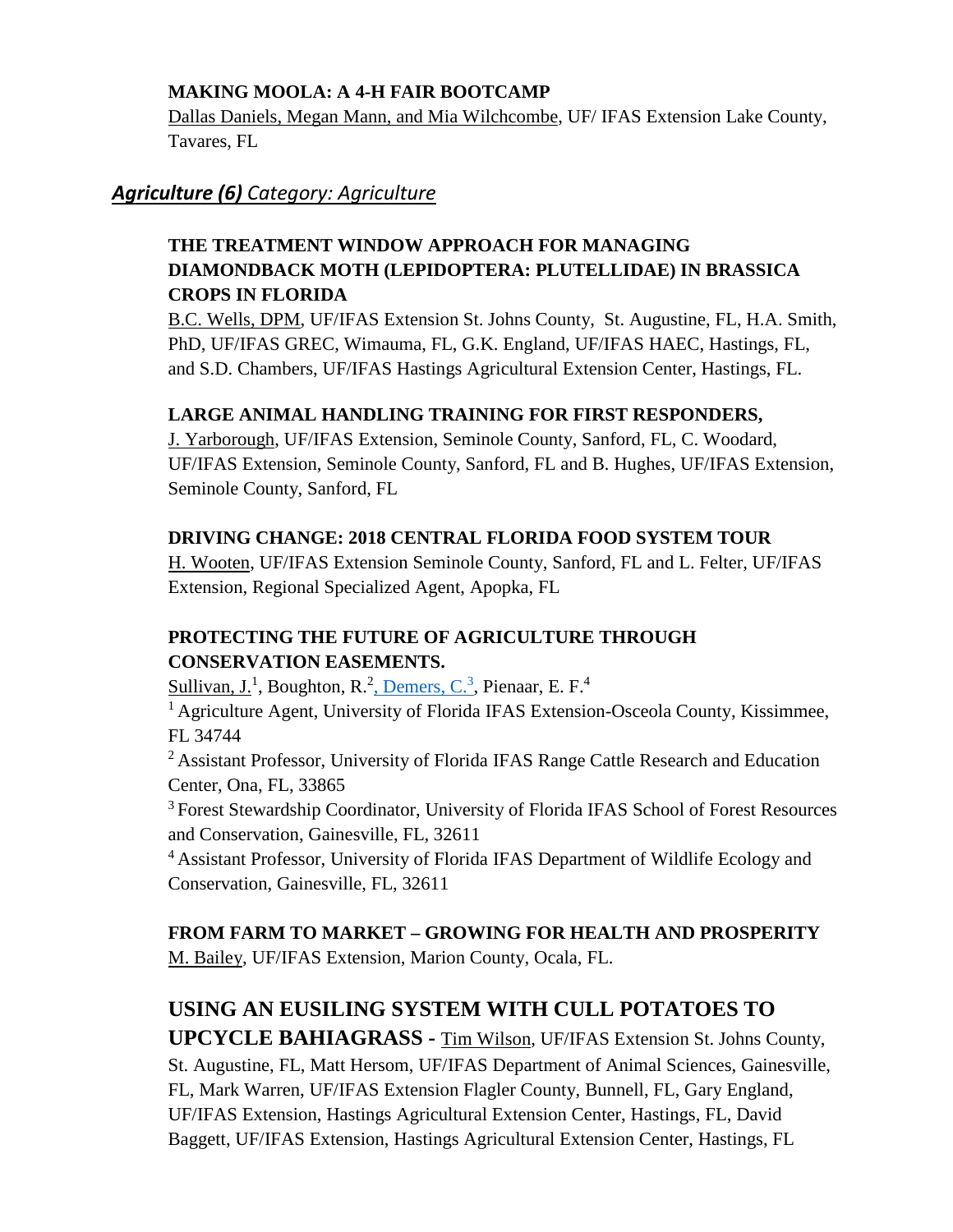## *Community Dev. (1) Category: UF/IFAS Extension, Work & Life*

## **COMMUNITY DEVELOPMENT – CREATING A CULTURE THAT CELEBRATES AND SUPPORTS LOCAL FOOD SYSTEMS** Kelly Greer, Amy Vu, LuAnn Duncan & Richard Tyson UF/IFAS Extension Orange County, Orlando, FL

#### *Family & Consumer Sci (3) Category: UF/IFAS Extension, Work & Life*

#### **COMPARING SERIES-BASED VERSUS SINGLE INSTRUCTION INMATE EDUCATION**

G. Murza. UF/IFAS Extension Osceola County, Kissimmee, FL.

#### **ORANGE COUNTY EXTENSION LIVING WELL TEAM BUILDER**

J. Griffin, UF/IFAS Extension, Orange County, Orlando, FL LuAnn Duncan, UF/IFAS Extension, Orange County Orlando, FL Jenny Rodriguez, UF/IFAS Extension, Orange County Orlando, FL

#### **HELPING DREAMS COME TRUE: UF/IFAS EXTENSION FIRST TIME HOME BUYER PROGRAM**

L. Hamilton**.,** UF/IFAS Extension Volusia County, DeLand, Florida, J. G. Ramirez, UF/IFAS Extension Osceola County, Kissimmee, Florida, and S. Preston, UF/IFAS Extension Seminole County, Sanford, Florida.

## *Horticulture (7) Category: Horticulture*

#### **CREATING A SUCCESSFUL INTEGRATED PEST MANAGEMENT PROGRAM**

Felter L., Osborne L., Wooten H., Ricketts G., Marble C., Ali G. UF/IFAS Extension in Orange, Osceola & Seminole Counties, FL.

## **COLLABORATING WITH OTHER AGENCIES TO INCREASE CLASS PARTICIPATION AND GREATER IMPACTS**

Ricketts G., Pabon E., UF/IFAS Extension in Osceola County

#### **PALM SCHOOL**

J.E. Davis, UF/IFAS Extension Sumter County, Bushnell, Florida, W.J. Lester, UF/IFAS Extension Hernando County, Brooksville, Florida and M. L. Elliott, UF/IFAS Fort Lauderdale Research and Education Center.

## **EXTENDING EXTENSION; THE "URBAN OASIS" PARTNERSHIP BETWEEN UF/IFAS AND FLORIDA HOSPITAL/FISH MEMORIAL**

Joe Sewards, UF/IFAS Extension, Volusia County, Urban Horticulture Agent and Master Gardener Coordinator, DeLand, Fl.